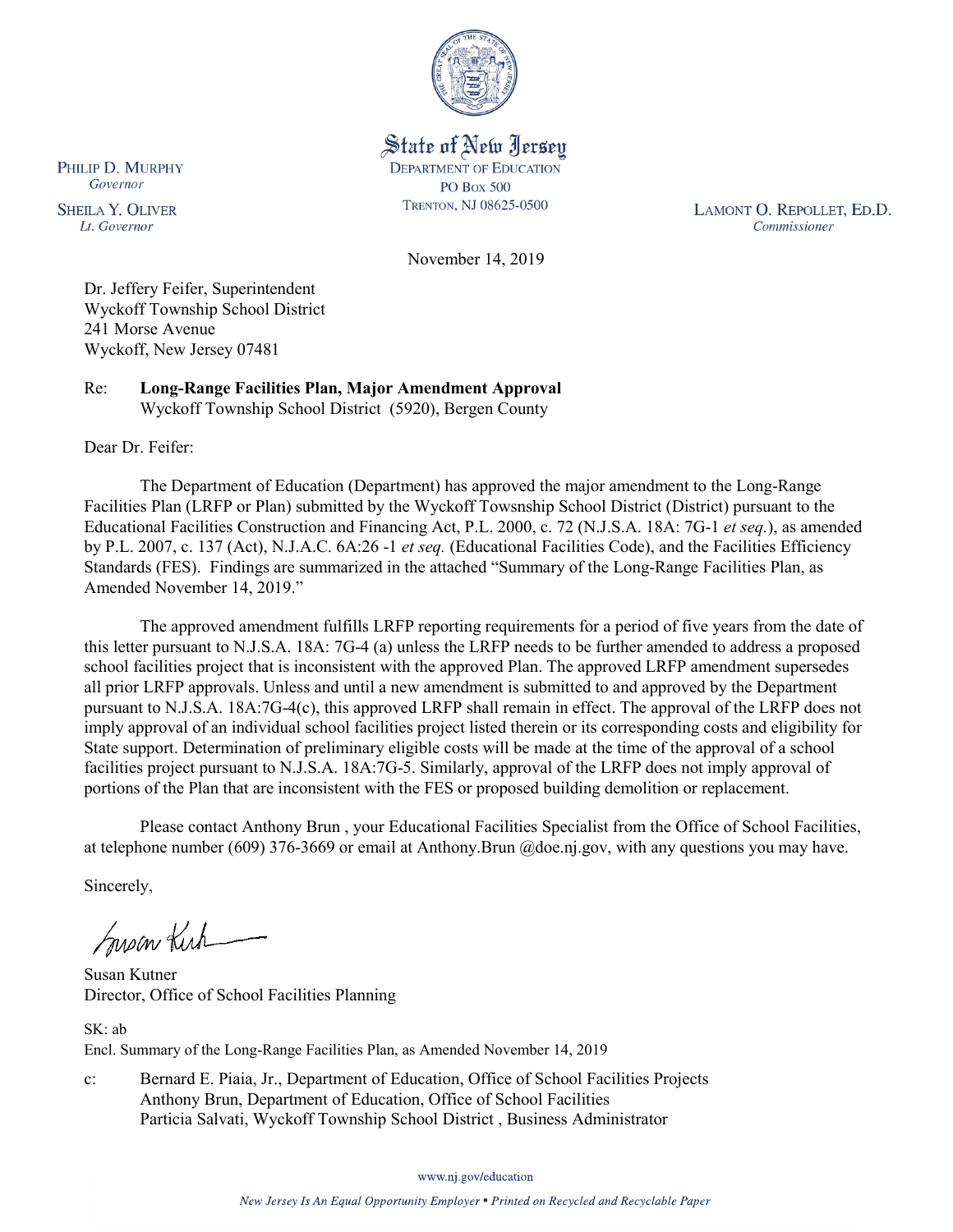# **Wyckoff Township School District (5920) Summary of the Long-Range Facilities Plan, as Amended November 14, 2019**

The Department of Education (Department) has completed its review of the major amendment to the Long-Range Facilities Plan (LRFP or Plan) submitted by the Wyckoff Township School District (District) pursuant to the Educational Facilities Construction and Financing Act, P.L. 2000, c. 72 (N.J.S.A. 18A: 7G-1 *et seq.*), as amended by P.L. 2007, c. 137 (Act), N.J.A.C. 6A:26-1 et seq. (Educational Facilities Code), and the Facilities Efficiency Standards (FES).

The following provides a summary of the District's approved amended LRFP. The summary is based on the standards set forth in the Act, the Educational Facilities Code, the FES, District-reported information in the Department's LRFP reporting system, and supporting documentation. The referenced reports in *italic* text are standard reports available on the Department's LRFP website.

# **1. Inventory Overview**

The District is classified as a Regular Operating District (ROD) for funding purposes. It provides services for students in grades PK-8.

The District identified existing and proposed schools, sites, buildings, rooms, and site amenities in its LRFP. Table 1 lists the number of existing and proposed district schools, sites, and buildings. Detailed information can be found in the *School Asset Inventory Report* and the *Site Asset Inventory Report.*

**As directed by the Department, school facilities projects that have received initial approval by the Department and have been approved by the voters, if applicable, are represented as "existing" in the LRFP.** Approved projects that include new construction and/or the reconfiguration/reassignment of existing program space are as follows: n/a.

| Table 1: Number of Schools, School Buildings, and Sites |  |  |  |
|---------------------------------------------------------|--|--|--|
|---------------------------------------------------------|--|--|--|

|                                              | <b>Existing</b> | <b>Proposed</b> |
|----------------------------------------------|-----------------|-----------------|
| Number of Schools (assigned DOE school code) |                 |                 |
| Number of School Buildings <sup>1</sup>      |                 |                 |
| Number of Non-School Buildings <sup>2</sup>  |                 |                 |
| Number of Vacant Buildings                   |                 |                 |
| Number of Sites                              |                 |                 |

*1 Includes district-owned buildings and long-term leases serving students in district-operated programs 2 Includes occupied district-owned buildings not associated with a school, such as administrative or utility buildings*

Based on the existing facilities inventory submitted by the District:

- Schools using leased buildings (short or long-term):  $n/a$
- Schools using temporary classroom units (TCUs), excluding TCUs supporting construction: n/a
- Vacant/unassigned school buildings:  $n/a$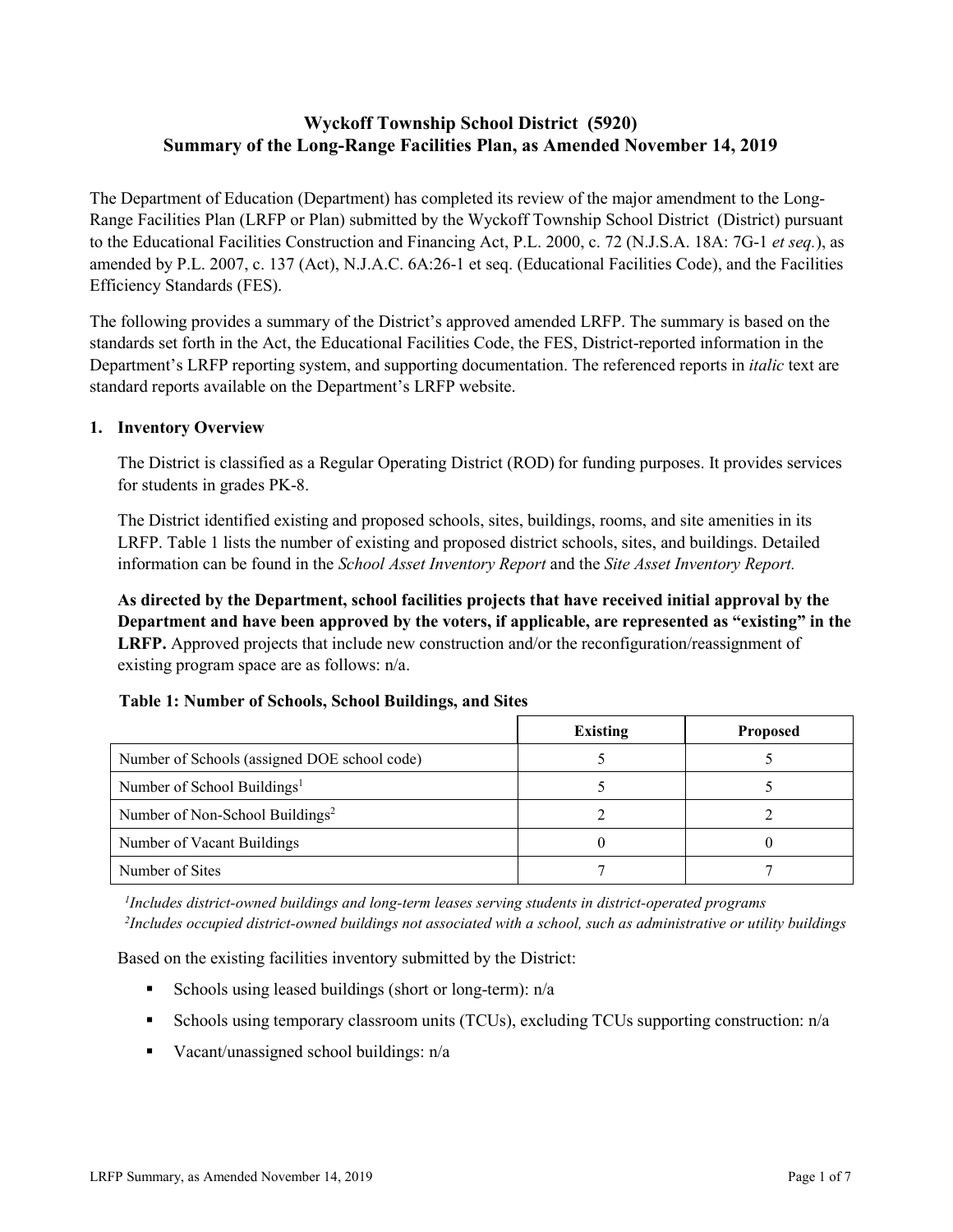**FINDINGS** The Department has determined that the proposed inventory is adequate for approval of the District's LRFP amendment. However, the LRFP determination does not imply approval of an individual school facilities project listed within the LRFP; the District must submit individual project applications for project approval.

# **2. District Enrollments**

The District determined the number of students, or "proposed enrollments," to be accommodated for LRFP planning purposes on a district-wide basis and in each school.

The Department minimally requires the submission of a standard cohort-survival projection using historic enrollment data from the Application for School State Aid (ASSA) or NJ Smart. The cohort-survival method projection method forecasts future students based upon the survival of the existing student population as it moves from grade to grade. A survival ratio of less than 1.00 indicates a loss of students, while a survival ratio of more than 1.00 indicates the class size is increasing. For example, if a survival ratio tracking first to second grade is computed to be 1.05, the grade size is increasing by 5% from one year to the next. The cohort-survival projection methodology works well for communities with stable demographic conditions. Atypical events impacting housing or enrollments, such as an economic downturn that halts new housing construction or the opening of a charter or private school, typically makes a cohort-survival projection less reliable.

### **Proposed enrollments are based on a modified cohort-survival enrollment projection.**

Adequate supporting documentation was submitted to the Department to justify the proposed enrollments. Table 2 provides a comparison of existing and projected enrollments. All totals include special education students.

| <b>Grades</b>                | <b>Existing Enrollments</b><br>2019-20 School Year | <b>District Proposed Enrollments</b><br>2024-25 School Year |
|------------------------------|----------------------------------------------------|-------------------------------------------------------------|
| PK (excl. private providers) |                                                    |                                                             |
| Grades K-5                   | 1,193                                              | 1,390                                                       |
| Grades 6-8                   | 677                                                | 608                                                         |
| Grades 9-12                  |                                                    |                                                             |
| <b>Totals K-12</b>           | 1,870                                              | 1,998                                                       |

#### **Table 2: Enrollments**

**FINDINGS** The Department has determined the District's proposed enrollments to be acceptable for approval of the District's LRFP amendment. The Department will require a current enrollment projection at the time an application for a school facilities project is submitted incorporating the District's most recent enrollments in order to verify that the LRFP's planned capacity is appropriate for the updated enrollments.

# **3. District Practices Capacity**

Based on information provided in the room inventories, *District Practices Capacity* was calculated for each school building to determine whether adequate capacity is proposed for the projected enrollments based on district scheduling and class size practices. The capacity totals assume instructional buildings can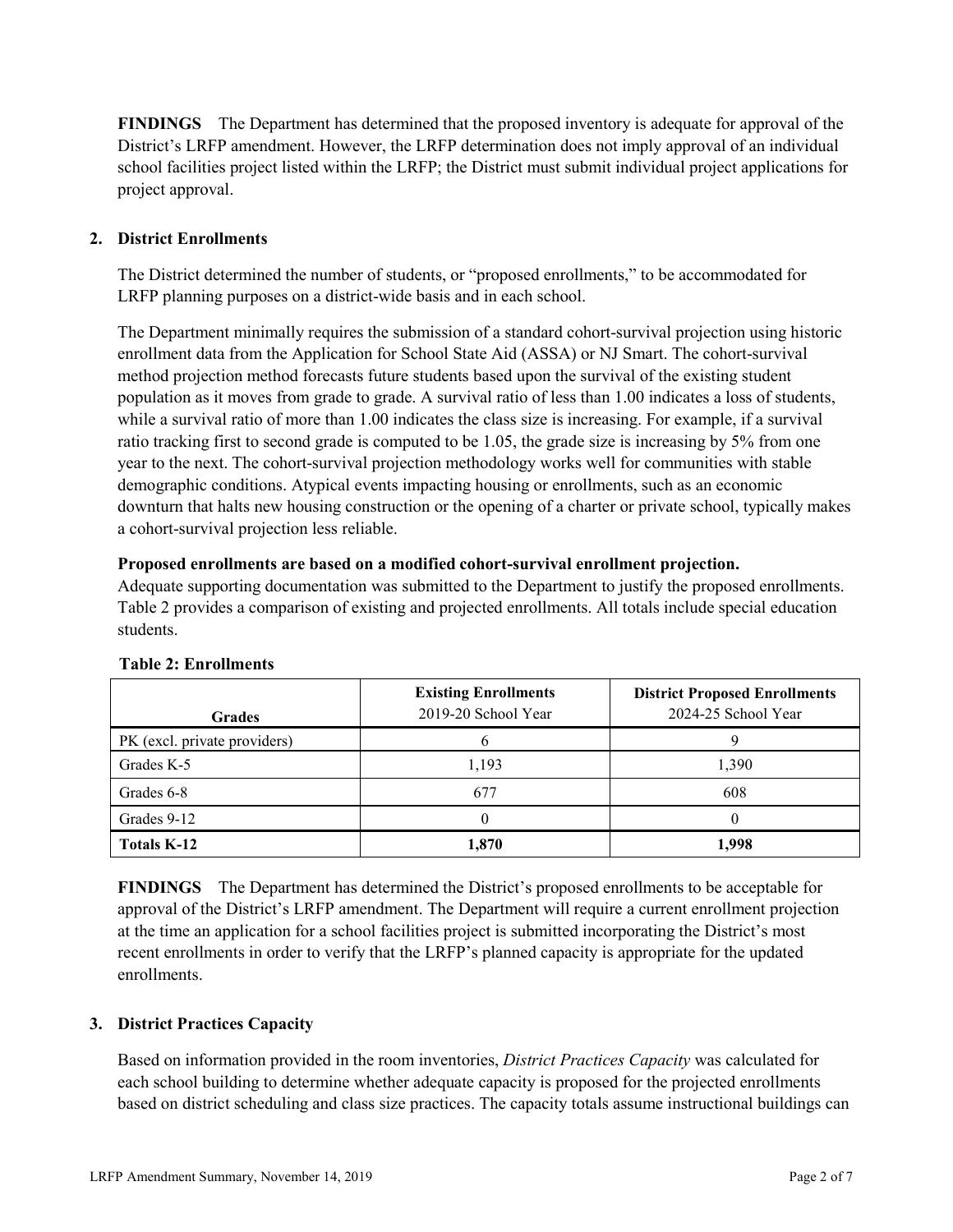be fully utilized regardless of school sending areas, transportation, and other operational issues. The calculations only consider district-owned buildings and long-term leases; short term leases and temporary buildings are excluded. A capacity utilization factor of 90% for classrooms serving grades K-8 and 85% for classrooms serving grades 9-12 is applied in accordance with the FES. No capacity utilization factor is applied to preschool classrooms.

In certain cases, districts may achieve adequate District Practices Capacity to accommodate enrollments but provide inadequate square feet per student in accordance with the FES, resulting in educational adequacy issues and "Unhoused Students." Unhoused students are considered in the "Functional Capacity" calculations used to determine potential State support for school facilities projects and are analyzed in Section 4.

Table 3 provides a summary of proposed enrollments and existing and proposed District-wide capacities. Detailed information can be found in the LRFP website reports titled *FES and District Practices Capacity Report, Existing Rooms Inventory Report, and Proposed Rooms Inventory Report.*

| <b>Grades</b>          | <b>Proposed</b><br><b>Enrollments</b> | <b>Existing</b><br><b>District</b><br><b>Practices</b><br>Capacity | <b>Existing</b><br>Deviation* | <b>Proposed</b><br><b>District</b><br><b>Practices</b><br>Capacity | <b>Proposed</b><br>Deviation* |
|------------------------|---------------------------------------|--------------------------------------------------------------------|-------------------------------|--------------------------------------------------------------------|-------------------------------|
| Elementary (PK-5)      | 1.399                                 | 1,417.50                                                           | 18.50                         | 1,417.50                                                           | 18.50                         |
| Middle $(6-8)$         | 608                                   | 585.90                                                             | $-22.10$                      | 585.90                                                             | $-22.10$                      |
| High $(9-12)$          | $\theta$                              | 0.00                                                               | 0.00                          | 0.00                                                               | 0.00                          |
| <b>District Totals</b> | 2,007                                 | 2,003.40                                                           | $-3.60$                       | 2,003.40                                                           | $-3.60$                       |

**Table 3: District Practices Capacity Analysis**

*\* Positive numbers signify surplus capacity; negative numbers signify inadequate capacity. Negative values for District Practices capacity are acceptable for approval if proposed enrollments do not exceed 100% capacity utilization.*

Considerations:

- **Based on the proposed enrollments and existing room inventories, the District is projected to have** inadequate capacity for the following grade groups, assuming all school buildings can be fully utilized: 6-8
- Adequate justification has been provided by the District if the proposed capacity for a school significantly deviates from the proposed enrollments. Generally, surplus capacity is acceptable for LRFP approval if additional capacity is not proposed through new construction.

**FINDINGS**The Department has determined that proposed District capacity, in accordance with the proposed enrollments, is adequate for approval of the District's LRFP amendment. The Department will require a current enrollment projection at the time an application for a school facilities project is submitted, incorporating the District's most recent Fall Enrollment Report, in order to verify that the LRFP's planned capacity meets the District's updated enrollments.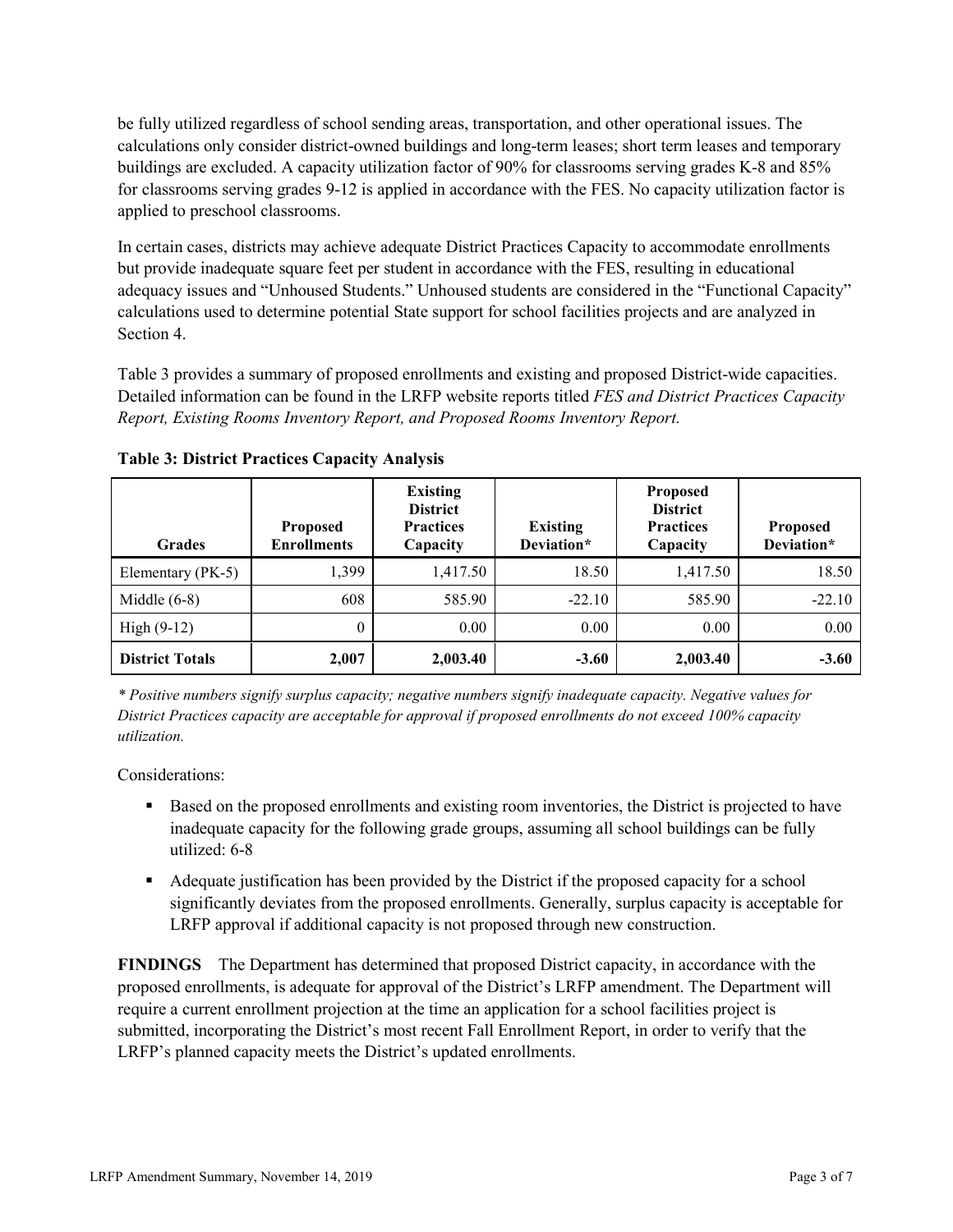### **4. New Construction Funding Eligibility**

*Functional Capacity* was calculated and compared to the proposed enrollments to provide a preliminary estimate of Unhoused Students and new construction funding eligibility.

*Functional Capacity* is the adjusted gross square footage of a school building *(total gross square feet minus excluded space)* divided by the minimum area allowance per full-time equivalent student for the grade level contained therein. *Unhoused Students* is the number of students projected to be enrolled in the District that exceeds the Functional Capacity of the District's schools pursuant to N.J.A.C. 6A:26-2.2(c). *Excluded Square Feet* includes (1) square footage exceeding the FES for any pre-kindergarten, kindergarten, general education, or self-contained special education classroom; (2) grossing factor square footage *(corridors, stairs, mechanical rooms, etc.)* that exceeds the FES allowance, and (3) square feet proposed to be demolished or discontinued from use. Excluded square feet may be revised during the review process for individual school facilities projects.

Table 4 provides a preliminary assessment of the Functional Capacity, Unhoused Students, and Estimated Maximum Approved Area for Unhoused Students for each FES grade group. The calculations exclude temporary facilities and short-term leased buildings. School buildings proposed for whole or partial demolition or reassignment to a non-school use are excluded from the calculations pending project application review. If a building is proposed to be reassigned to a different school, the square footage is applied to the proposed grades after reassignment. Buildings that are not assigned to a school are excluded from the calculations. In addition, only preschool students eligible for state funding (former ECPA students) are included. Detailed information concerning the calculations can be found in the *Functional Capacity and Unhoused Students Report* and the *Excluded Square Footage Report.*

|                                                | $PK/K-5$ | $6 - 8$  | $9 - 12$ | <b>Total</b> |
|------------------------------------------------|----------|----------|----------|--------------|
| PK Eligible Students/K-12 Proposed Enrollments | 1,399    | 608      | $\Omega$ |              |
| FES Area Allowance (SF/student)                | 125.00   | 134.00   | 151.00   |              |
| <b>Prior to Completion of Proposed Work:</b>   |          |          |          |              |
| <b>Existing Gross Square Feet</b>              | 210,597  | 133,335  | $\theta$ | 343,932      |
| Adjusted Gross Square Feet                     | 193,441  | 127,006  | $\theta$ | 320,446      |
| <b>Adjusted Functional Capacity</b>            | 1,547.52 | 947.80   | 0.00     |              |
| Unhoused Students                              | 0.00     | 0.00     | 0.00     |              |
| Est. Max. Area for Unhoused Students           | 0.00     | 0.00     | 0.00     |              |
| <b>After Completion of Proposed Work:</b>      |          |          |          |              |
| Gross Square Feet                              | 210,597  | 133,335  | $\theta$ | 343,932      |
| New Gross Square Feet                          | 0        | $\theta$ | $\Omega$ | $\theta$     |
| <b>Adjusted Gross Square Feet</b>              | 193,441  | 127,006  | $\Omega$ | 320,446      |
| <b>Functional Capacity</b>                     | 1,547.52 | 947.80   | 0.00     |              |
| Unhoused Students after Construction           | 0.00     | 0.00     | 0.00     |              |
| Est. Max. Area Remaining                       | 0.00     | 0.00     | 0.00     |              |

# **Table 4: Estimated Maximum Approved Area for Unhoused Students**

Facilities used for non-instructional or non-educational purposes are ineligible for State support under the Act. However, projects for such facilities shall be reviewed by the Department to determine whether they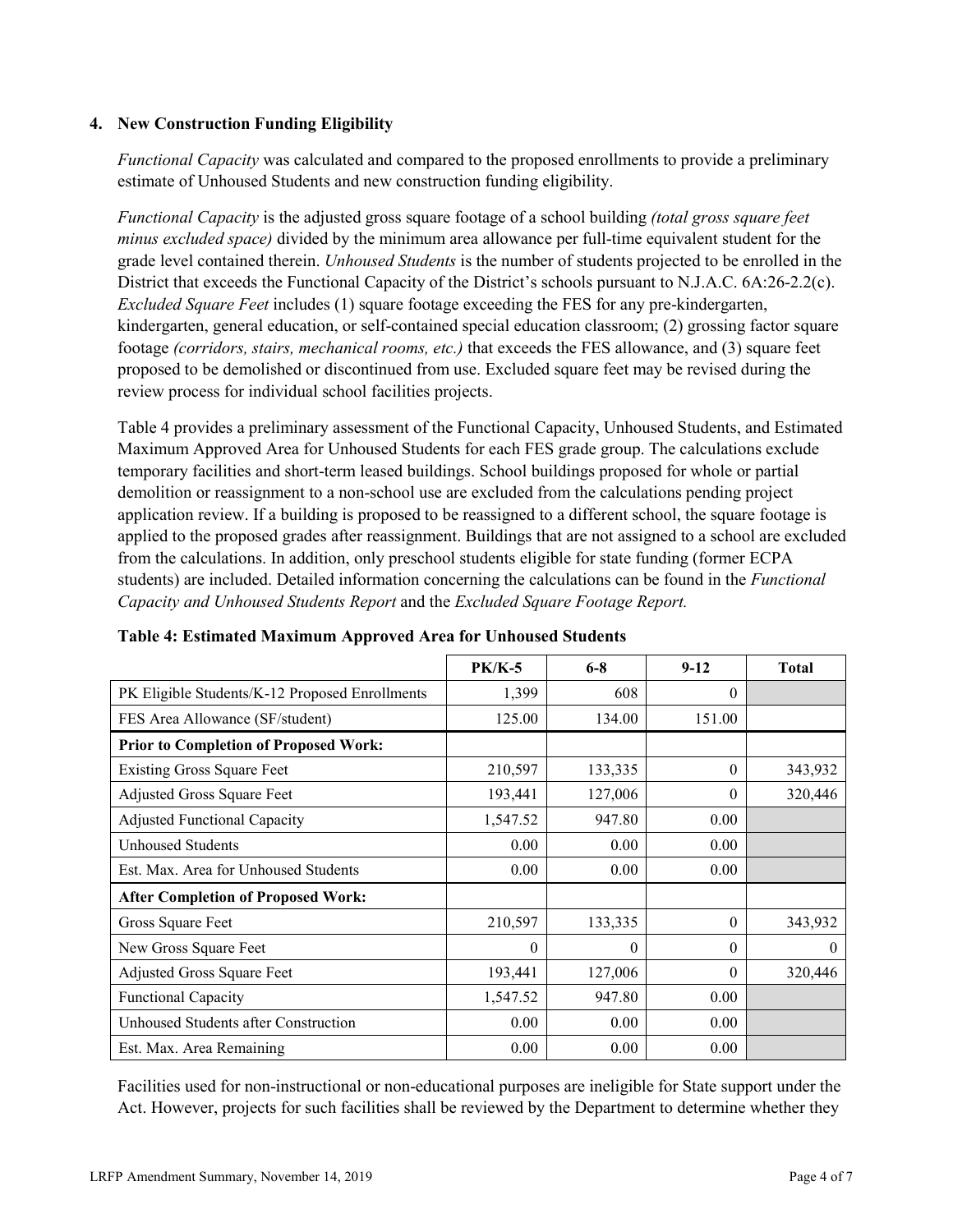are consistent with the District's LRFP and whether the facility, if it is to house students (full or part time) conforms to educational adequacy requirements. These projects shall conform to all applicable statutes and regulations.

Estimated costs represented in the LRFP by the District are for capital planning purposes only. The estimates are not intended to represent preliminary eligible costs or final eligible costs of approved school facilities projects.

Considerations:

- The District does not have approved projects pending completion, as noted in Section 1, that impact the Functional Capacity calculations.
- The Functional Capacity calculations *exclude* square feet proposed for demolition or discontinuation for the following FES grade groups and school buildings pending a feasibility study and project review: n/a.
- Based on the preliminary assessment, the District has Unhoused Students prior to the completion of proposed work for the following FES grade groups: n/a..
- New construction is proposed for the following FES grade groups:  $n/a$ .
- **Proposed new construction exceeds the estimated maximum area allowance for Unhoused** Students prior to the completion of the proposed work for the following grade groups: n/a.
- The District, based on the preliminary LRFP assessment, will not have Unhoused Students after completion of the proposed LRFP work. If the District is projected to have Unhoused Students, adequate justification has been provided to confirm educational adequacy in accordance with Section 6 of this determination.

**FINDINGS** Functional Capacity and Unhoused Students calculated in the LRFP are preliminary estimates. Preliminary Eligible Costs (PEC) and Final Eligible Costs (FEC) will be included in the review process for specific school facilities projects. A feasibility study undertaken by the District is required if building demolition or replacement is proposed per N.J.A.C. 6A:26-2.3(b)(10).

# **5. Proposed Work**

The District assessed program space, capacity, and physical plant deficiencies to determine corrective actions. Capital maintenance, or *"system actions,"* address physical plant deficiencies due to operational, building code, and /or life cycle issues. Inventory changes, or *"inventory actions,*" add, alter, or eliminate sites, site amenities, buildings, and/or rooms.

The Act (N.J.S.A. 18A:7G-7b) provides that all school facilities shall be deemed suitable for rehabilitation unless a pre-construction evaluation undertaken by the District demonstrates to the satisfaction of the Commissioner that the structure might pose a risk to the safety of the occupants even after rehabilitation or that rehabilitation is not cost-effective. Pursuant to N.J.A.C. 6A:26-2.3(b)(10), the Commissioner may identify school facilities for which new construction is proposed in lieu of rehabilitation for which it appears from the information presented that new construction is justified, provided, however, that for such school facilities so identified, the District must submit a feasibility study as part of the application for the specific school facilities project. The cost of each proposed building replacement is compared to the cost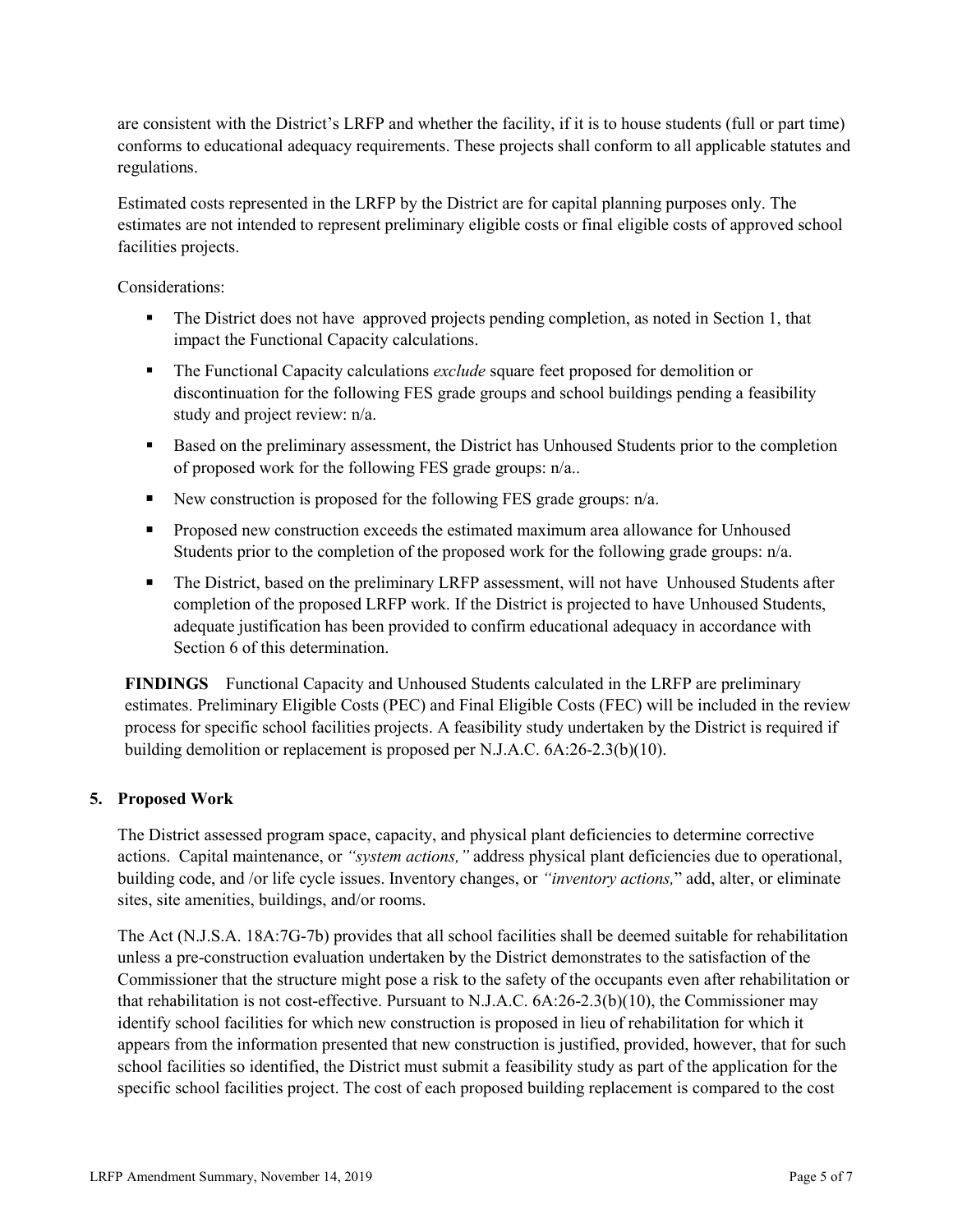of additions or rehabilitation required to eliminate health and safety deficiencies and to achieve the District's programmatic model.

Table 5 lists the scope of work proposed for each school based on the building(s) serving their student population. Detailed information can be found in the LRFP website reports titled *"School Asset Inventory," "LRFP Systems Actions Summary," and "LRFP Inventory Actions Summary."*

With the completion of the proposed work, the following schools are proposed to be eliminated: n/a; the following schools are proposed to be added: n/a.

| <b>Proposed Scope of Work</b>                                                                  | <b>Applicable Schools</b>                 |  |  |
|------------------------------------------------------------------------------------------------|-------------------------------------------|--|--|
| Renovation only (no new construction)                                                          |                                           |  |  |
| System actions only (no inventory actions)                                                     | Abraham Lincoln Elementary School (010)   |  |  |
|                                                                                                | Calvin Coolidge Elementary School (020)   |  |  |
|                                                                                                | Dwight Eisenhower Middle School (025)     |  |  |
|                                                                                                | George Washington Elementary School (030) |  |  |
|                                                                                                | Sicomac Elementary School (050)           |  |  |
| Existing inventory actions only (no systems actions)                                           | n/a                                       |  |  |
| Systems and inventory changes                                                                  | n/a                                       |  |  |
| <b>New construction</b>                                                                        |                                           |  |  |
| Building addition only (no systems or existing inventory actions)                              | n/a                                       |  |  |
| Renovation and building addition (system, existing inventory,<br>and new construction actions) | n/a                                       |  |  |
| New building on existing site                                                                  | n/a                                       |  |  |
| New building on new or expanded site                                                           | n/a                                       |  |  |
| Site and building disposal (in addition to above scopes)                                       |                                           |  |  |
| Partial building demolition                                                                    | n/a                                       |  |  |
| Whole building demolition                                                                      | n/a                                       |  |  |
| Site and building disposal or discontinuation of use                                           | n/a                                       |  |  |

### **Table 5. School Building Scope of Work**

**FINDINGS** The Department has determined that the proposed work is adequate for approval of the District's LRFP amendment. However, Department approval of proposed work in the LRFP does not imply the District may proceed with a school facilities project. The District must submit individual project applications with cost estimates for Department project approval. Both school facilities project approval and other capital project review require consistency with the District's approved LRFP.

# **6. Proposed Room Inventories and the Facilities Efficiency Standards**

The District's proposed school buildings were evaluated to assess general educational adequacy in terms of compliance with the FES area allowance pursuant to N.J.A.C. 6A:26-2.2 and 2.3.

District schools are proposed to provide less square feet per student than the FES after the completion of proposed work as indicated in Table 5: George Washington Elementary School.